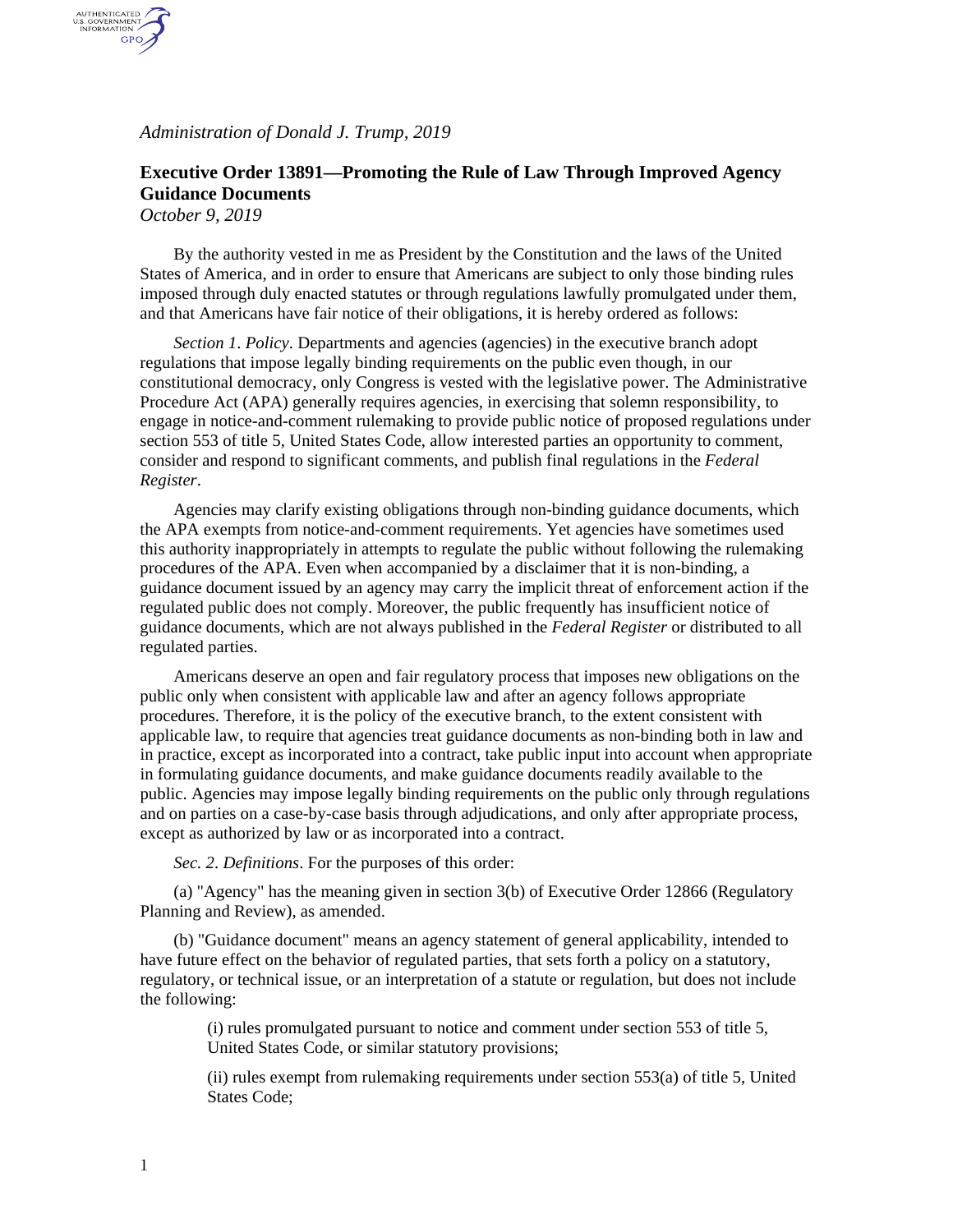(iii) rules of agency organization, procedure, or practice;

(iv) decisions of agency adjudications under section 554 of title 5, United States Code, or similar statutory provisions;

(v) internal guidance directed to the issuing agency or other agencies that is not intended to have substantial future effect on the behavior of regulated parties; or

(vi) internal executive branch legal advice or legal opinions addressed to executive branch officials.

(c) "Significant guidance document" means a guidance document that may reasonably be anticipated to:

> (i) lead to an annual effect on the economy of \$100 million or more or adversely affect in a material way the economy, a sector of the economy, productivity, competition, jobs, the environment, public health or safety, or State, local, or tribal governments or communities;

> (ii) create a serious inconsistency or otherwise interfere with an action taken or planned by another agency;

(iii) materially alter the budgetary impact of entitlements, grants, user fees, or loan programs or the rights and obligations of recipients thereof; or

(iv) raise novel legal or policy issues arising out of legal mandates, the President's priorities, or the principles of Executive Order 12866.

(d) "Pre-enforcement ruling" means a formal written communication by an agency in response to an inquiry from a person concerning compliance with legal requirements that interprets the law or applies the law to a specific set of facts supplied by the person. The term includes informal guidance under section 213 of the Small Business Regulatory Enforcement Fairness Act of 1996, Public Law 104–121 (Title II), as amended, letter rulings, advisory opinions, and no-action letters.

*Sec. 3*. *Ensuring Transparent Use of Guidance Documents*. (a) Within 120 days of the date on which the Office of Management and Budget (OMB) issues an implementing memorandum under section 6 of this order, each agency or agency component, as appropriate, shall establish or maintain on its website a single, searchable, indexed database that contains or links to all guidance documents in effect from such agency or component. The website shall note that guidance documents lack the force and effect of law, except as authorized by law or as incorporated into a contract.

(b) Within 120 days of the date on which OMB issues an implementing memorandum under section 6 of this order, each agency shall review its guidance documents and, consistent with applicable law, rescind those guidance documents that it determines should no longer be in effect. No agency shall retain in effect any guidance document without including it in the relevant database referred to in subsection (a) of this section, nor shall any agency, in the future, issue a guidance document without including it in the relevant database. No agency may cite, use, or rely on guidance documents that are rescinded, except to establish historical facts. Within 240 days of the date on which OMB issues an implementing memorandum, an agency may reinstate a guidance document rescinded under this subsection without complying with any procedures adopted or imposed pursuant to section 4 of this order, to the extent consistent with applicable law, and shall include the guidance document in the relevant database.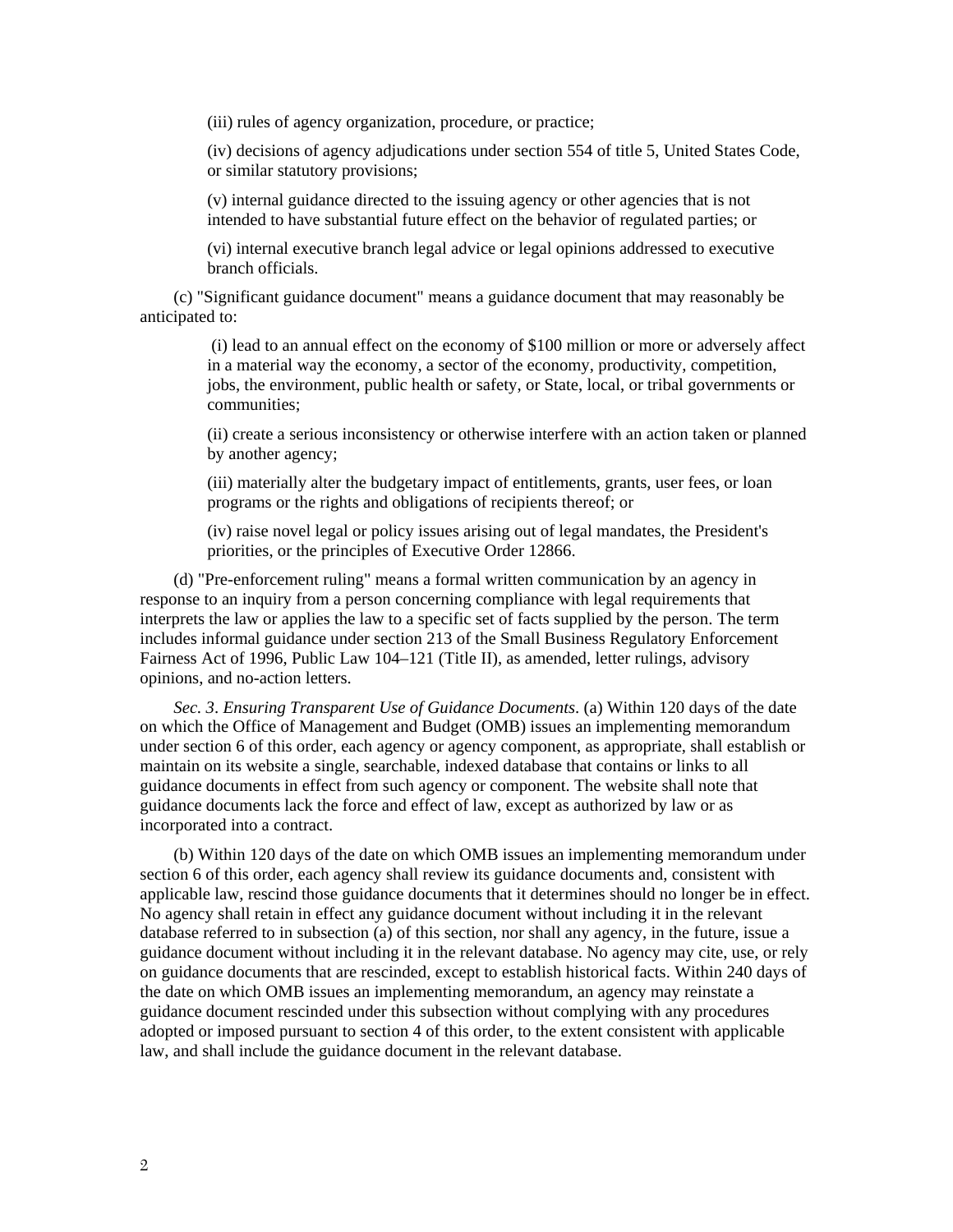(c) The Director of OMB (Director), or the Director's designee, may waive compliance with subsections (a) and (b) of this section for particular guidance documents or categories of guidance documents, or extend the deadlines set forth in those subsections.

(d) As requested by the Director, within 240 days of the date on which OMB issues an implementing memorandum under section 6 of this order, an agency head shall submit a report to the Director with the reasons for maintaining in effect any guidance documents identified by the Director. The Director shall provide such reports to the President. This subsection shall apply only to guidance documents existing as of the date of this order.

*Sec. 4*. *Promulgation of Procedures for Issuing Guidance Documents*. (a) Within 300 days of the date on which OMB issues an implementing memorandum under section 6 of this order, each agency shall, consistent with applicable law, finalize regulations, or amend existing regulations as necessary, to set forth processes and procedures for issuing guidance documents. The process set forth in each regulation shall be consistent with this order and shall include:

> (i) a requirement that each guidance document clearly state that it does not bind the public, except as authorized by law or as incorporated into a contract;

(ii) procedures for the public to petition for withdrawal or modification of a particular guidance document, including a designation of the officials to which petitions should be directed; and

(iii) for a significant guidance document, as determined by the Administrator of OMB's Office of Information and Regulatory Affairs (Administrator), unless the agency and the Administrator agree that exigency, safety, health, or other compelling cause warrants an exemption from some or all requirements, provisions requiring:

(A) a period of public notice and comment of at least 30 days before issuance of a final guidance document, and a public response from the agency to major concerns raised in comments, except when the agency for good cause finds (and incorporates such finding and a brief statement of reasons therefor into the guidance document) that notice and public comment thereon are impracticable, unnecessary, or contrary to the public interest;

(B) approval on a non-delegable basis by the agency head or by an agency component head appointed by the President, before issuance;

(C) review by the Office of Information and Regulatory Affairs (OIRA) under Executive Order 12866, before issuance; and

(D) compliance with the applicable requirements for regulations or rules, including significant regulatory actions, set forth in Executive Orders 12866, 13563 (Improving Regulation and Regulatory Review), 13609 (Promoting International Regulatory Cooperation), 13771 (Reducing Regulation and Controlling Regulatory Costs), and 13777 (Enforcing the Regulatory Reform Agenda).

(b) The Administrator shall issue memoranda establishing exceptions from this order for categories of guidance documents, and categorical presumptions regarding whether guidance documents are significant, as appropriate, and may require submission of significant guidance documents to OIRA for review before the finalization of agency regulations under subsection (a) of this section. In light of the Memorandum of Agreement of April 11, 2018, this section and section 5 of this order shall not apply to the review relationship (including significance determinations) between OIRA and any component of the Department of the Treasury, or to compliance by the latter with Executive Orders 12866, 13563, 13609, 13771, and 13777. Section 4(a)(iii) and section 5 of this order shall not apply to pre-enforcement rulings.